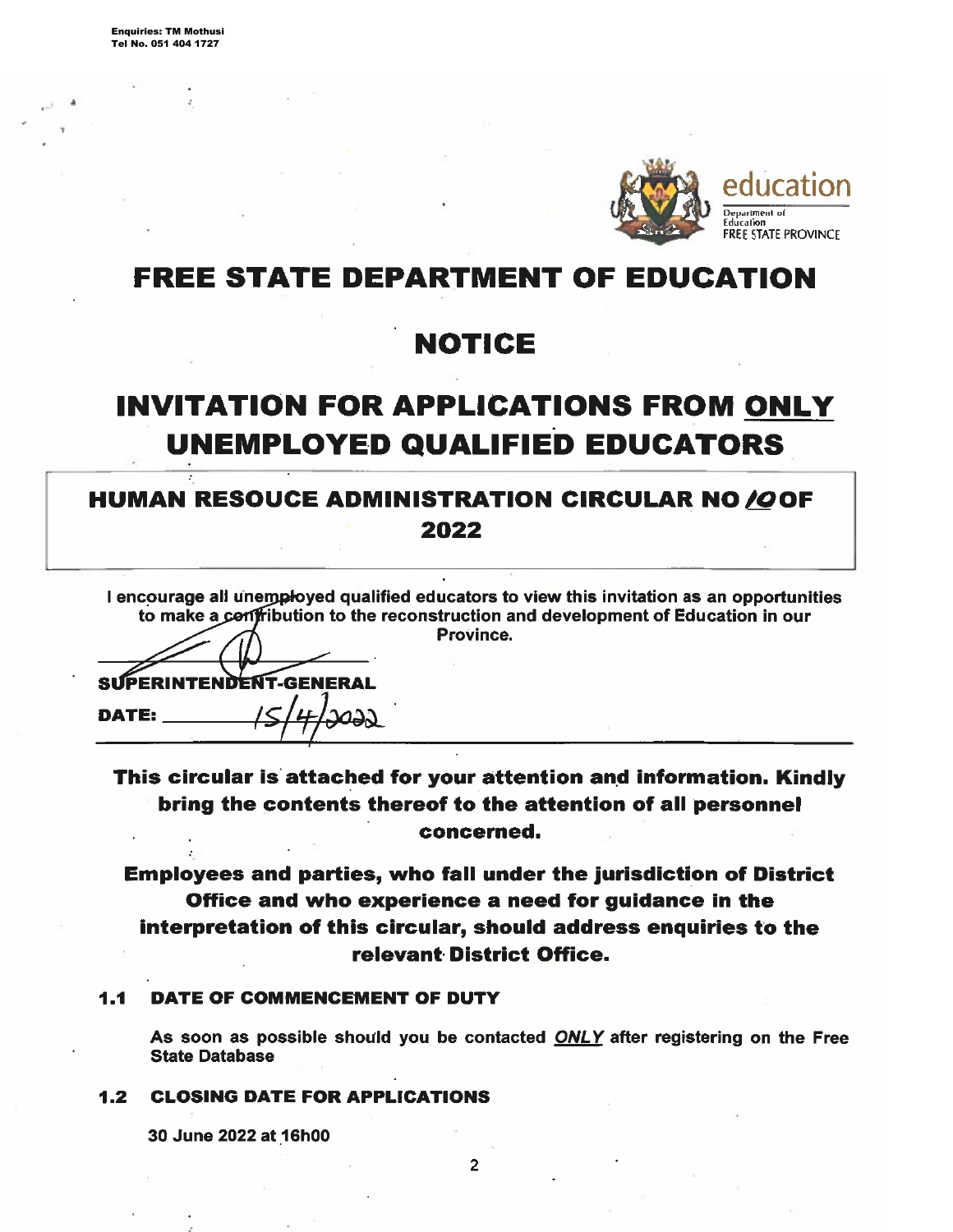## 2. INVITATION FOR APPLICATIONS FROM UNEMPLOYED QUALIFIED EDUCATORS

- 2.1 The Free State Department of Education **(FSDoE)** envisages filling a number of vacant educator posts by placing unemployed qualified educators in a full-time or part time capacity at various schools across the Free State Province.
- 2.2 Interested unemployed qualified educators are kindly invited to submit their applications as soon as possible. Former educators who have terminated their services with voluntary Severance Package (**VSP)** or who have retired as well as educators from foreign countries registered with **SACE** and with a valid work and residence permits who are in possession of certified education qualifications verified by **SAQA/DoE** may also apply:
- 2.3 **Only the attached** application form is to be submitted when applying and there is no need to apply for all the Districts (Only 1 application form will serve across the province) – **Please don't re-apply when you have already applied and have a reference number**

## **3.** PROCEDURE WHEN APPLYING

- **The attached application form must be fully completed and signed**
- **A fully compiled Curriculum Vitae must be attached**
- **Certified copies of all qualification certificates must be attached**
- **Certified full academic records of all qualifications obtained**
- **Certified copy of ID/Passport document**
- **Valid Certified copy of Provisional/SACE certificate**
- **Tax Number from SARS**
- **Vetting letter from Department of Social Development and or proof that you have applied for it through the attached FORM 30 BELOW (Please liaise with Department of Social Development on where and how to send the form)**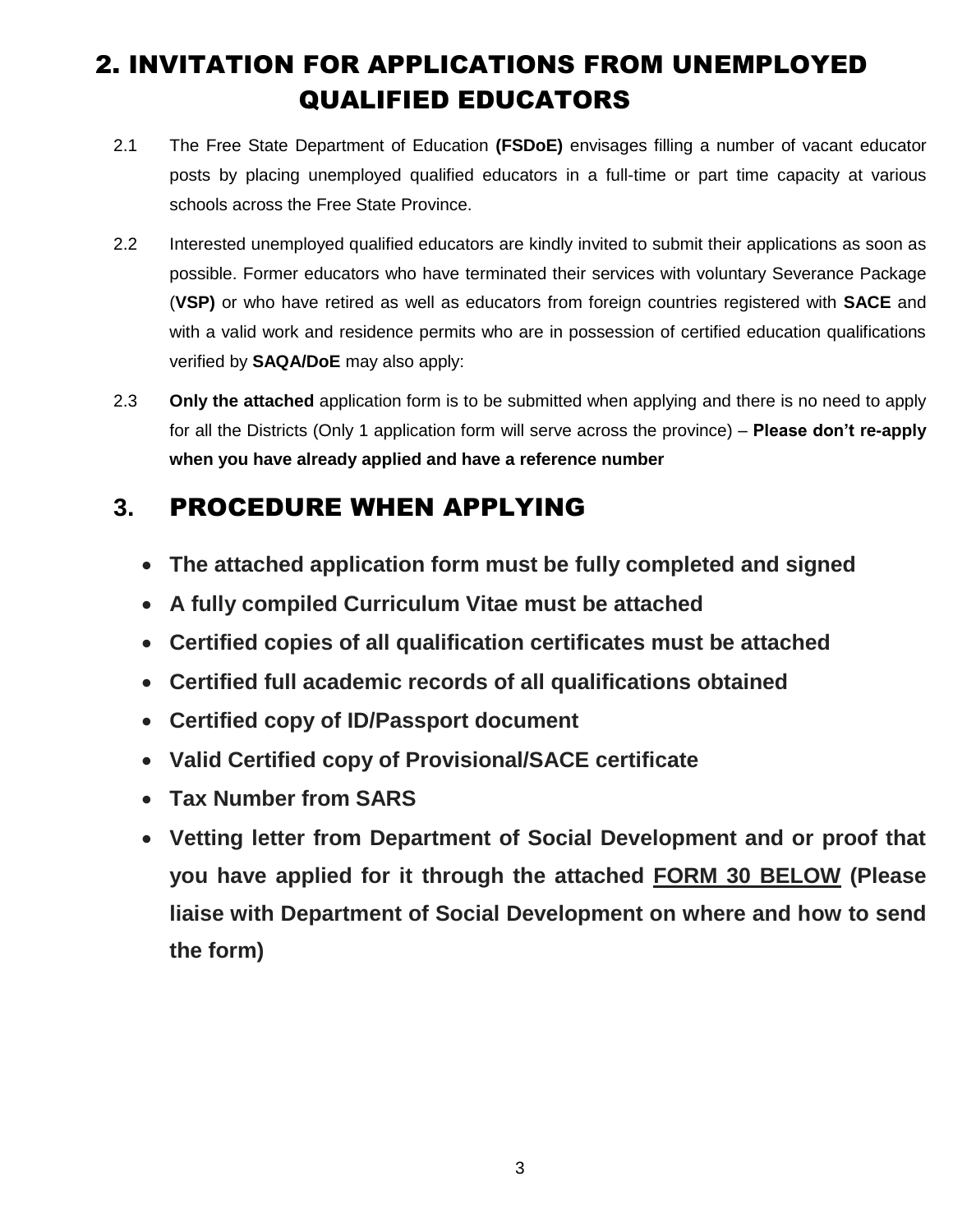## 6. APPLICATIONS SHOULD BE SENT TO OR HANDED IN AT THE FOLLOWING ADDRESSES:

## 6.1 HEAD AND DISTRICT OFFICES

| 1. | The Director: | <b>Xhariep District Office</b><br>Private Bag X 20513<br><b>BLOEMFONTEIN</b><br>9300                                      |
|----|---------------|---------------------------------------------------------------------------------------------------------------------------|
|    |               | China Mall<br>Rudolf Greyling Number 9 Estoire<br><b>BLOEMFONTEIN</b><br>9301                                             |
| 2. | The Director: | <b>Motheo District Office</b><br>Private Bag X20565<br><b>BLOEMFONTEIN</b><br>9300                                        |
|    |               | C/O St Andrew & Markgraaf Street<br><b>BLOEMFONTEIN</b>                                                                   |
| 3. | The Director: | Lejweleputswa District Office<br>Private X 30<br><b>WELKOM</b><br>9460                                                    |
|    |               | 31 Mooi Street<br>Old Wooldworths Building<br><b>WELKOM</b><br>9460                                                       |
| 4. | The Director: | Thabo Mofutsanyana District<br>Private Bag X 817<br><b>WITSIESHOEK</b><br>9870                                            |
|    |               | Parliament Building (On the mountain)<br>PHUTHADITJABA                                                                    |
| 5. | The Director: | <b>Fezile Dabi District</b><br>Private Bag X 2007<br><b>SASOLBURG</b><br>9570                                             |
|    |               | 23 Totius Street<br>Old Cedar School Building<br><b>SASOLBURG</b>                                                         |
| 6. | The Director  | Old Saambou Building, Portion of Ground & First Floor<br>Cnr Charlotte Makgomo Maxeke & Aliwal Street, Bloemfontein, 9301 |

**NB: Only PGCE Students must submit at Saambou Building address, but all other qualifications must be submitted to the District near you. Database is provincial, so please just submit once.**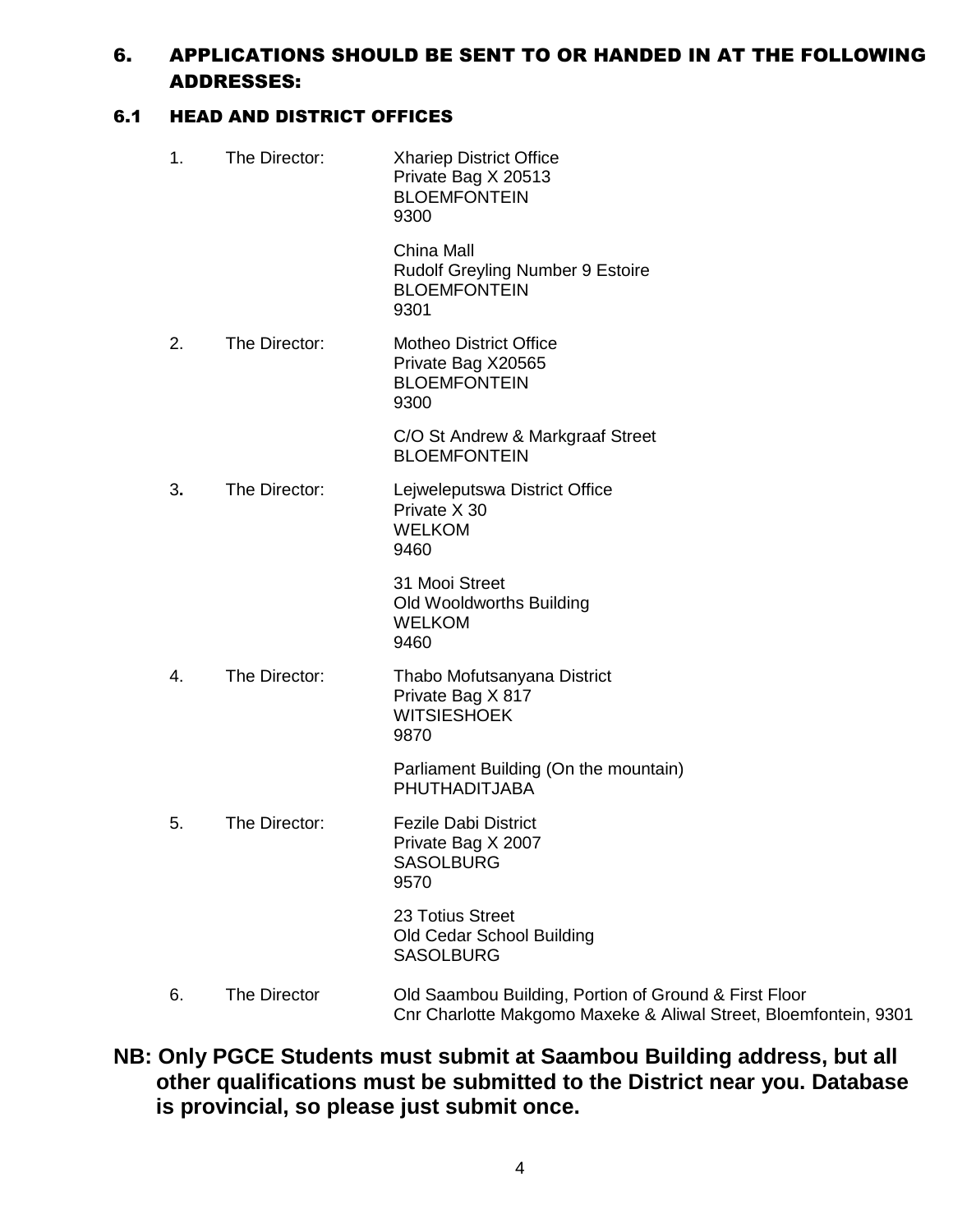

### **APPLICATION FORM TO BE REGISTERED ON THE DATA-BASE FOR UNEMPLOYED EDUCATORS**

### **1. PERSONAL PARTICULARS**

| <b>SURNAME</b>                                              |                              |                                                           |                |                 |                 |                        |             |               |               |  |
|-------------------------------------------------------------|------------------------------|-----------------------------------------------------------|----------------|-----------------|-----------------|------------------------|-------------|---------------|---------------|--|
| <b>FULL NAMES</b>                                           |                              |                                                           |                |                 |                 |                        |             |               |               |  |
|                                                             | PERSAL NUMBER (IF PREVIOUSLY |                                                           |                |                 |                 |                        |             |               |               |  |
| EMPLOYED)                                                   |                              |                                                           |                |                 |                 |                        |             |               |               |  |
| <b>IDENTITY NUMBER</b>                                      |                              |                                                           |                |                 |                 | TAX NR                 |             |               |               |  |
| <b>AGE</b>                                                  |                              | <b>RACE</b>                                               | <b>AFRICAN</b> | <b>COLOURED</b> |                 | <b>INDIAN</b><br>WHITE |             |               |               |  |
| <b>GENDER</b>                                               |                              |                                                           |                |                 |                 |                        | <b>MALE</b> |               | <b>FEMALE</b> |  |
|                                                             |                              | ARE YOU DISABLED? IF YES SPECIFY:                         |                |                 |                 |                        | <b>YES</b>  |               | NO.           |  |
|                                                             |                              | ARE YOU A SOUTH AFRICAN CITIZEN? IF NO SPECIFY            |                |                 |                 | <b>YES</b>             |             | NO.           |               |  |
|                                                             |                              |                                                           |                |                 |                 |                        |             |               |               |  |
|                                                             |                              |                                                           |                |                 |                 |                        |             |               | <b>OTHER</b>  |  |
| IF YOU HAVE BEEN EMPLOYED BEFORE IN THE PUBLIC SERVICE, HOW |                              |                                                           |                | <b>VSP</b>      | <b>RESIGNED</b> | ILL-                   | (SPECIFY)   |               |               |  |
| WAS YOUR SERVICE TERMINATED?                                |                              |                                                           |                |                 |                 |                        |             | <b>HEALTH</b> |               |  |
|                                                             |                              | PROFESSIONAL REGISTRATION i.e. (SACE and registration nr) |                |                 |                 |                        |             |               |               |  |
| OWN:<br><b>TELEPHONE NUMBERS:</b>                           |                              |                                                           |                |                 |                 | <b>ALTERNATIVE:</b>    |             |               |               |  |
| <b>E-MAIL ADDRESS</b>                                       |                              |                                                           |                |                 |                 |                        |             |               |               |  |
| <b>RESIDENTIAL ADDRESS:</b>                                 |                              |                                                           |                |                 |                 | POSTAL ADDRESS:        |             |               |               |  |
|                                                             |                              |                                                           |                |                 |                 |                        |             |               |               |  |
|                                                             |                              |                                                           |                |                 |                 |                        |             |               |               |  |
|                                                             |                              |                                                           |                |                 |                 |                        |             |               |               |  |

## **2. INDICATE TERTIARY INSTITUTION(S) WHERE YOU OBTAINED YOUR QUALIFICATION(S)**

| <b>INSTITUTION</b> | INSTITUTION | <b>Name of Qualification(s)</b> | <b>Major Subjects</b> | <b>Medium of Instruction</b> | <b>Date Obtained</b> |
|--------------------|-------------|---------------------------------|-----------------------|------------------------------|----------------------|
| School             |             |                                 |                       |                              |                      |
| College            |             |                                 |                       |                              |                      |
| <b>University</b>  |             |                                 |                       |                              |                      |
| <b>University</b>  |             |                                 |                       |                              |                      |
| University         |             |                                 |                       |                              |                      |

### **3. EXPERIENCE (Only teaching experience if any – your teaching practical's are also relevant)**

|                 | <b>Name of School</b> | Rank | Subjects & GR's |      | <b>STATE EXACT DATES</b> |              |  |
|-----------------|-----------------------|------|-----------------|------|--------------------------|--------------|--|
|                 |                       |      |                 | From | To                       | <b>Total</b> |  |
|                 |                       |      |                 |      |                          |              |  |
| <b>TEACHING</b> |                       |      |                 |      |                          |              |  |
|                 |                       |      |                 |      |                          |              |  |
|                 |                       |      |                 |      |                          |              |  |
|                 |                       |      |                 |      |                          |              |  |
|                 |                       |      |                 |      |                          |              |  |
|                 |                       |      |                 |      |                          |              |  |
|                 |                       |      |                 |      | TOTAL:                   |              |  |
|                 |                       |      |                 |      |                          |              |  |

**4.**

| <b>CRIMINAL RECORD</b> | <b>VEC</b><br>Lv. | NO. |
|------------------------|-------------------|-----|
|                        |                   |     |

### **4. BURSARIES:**

| Has a bursary been granted to you by the FSDOE: Only Full Time or Department of Basic Education: Funza Lushaka | <b>YES</b> | N0 |
|----------------------------------------------------------------------------------------------------------------|------------|----|
| (If YES, please circle the specific department) and indicate in which year it was allocated:                   |            |    |

**I hereby declare that the information provided (including my attachments) is complete, correct and the truth.**

**DATE: …………………………………… SIGNATURE: …………………………………………………**